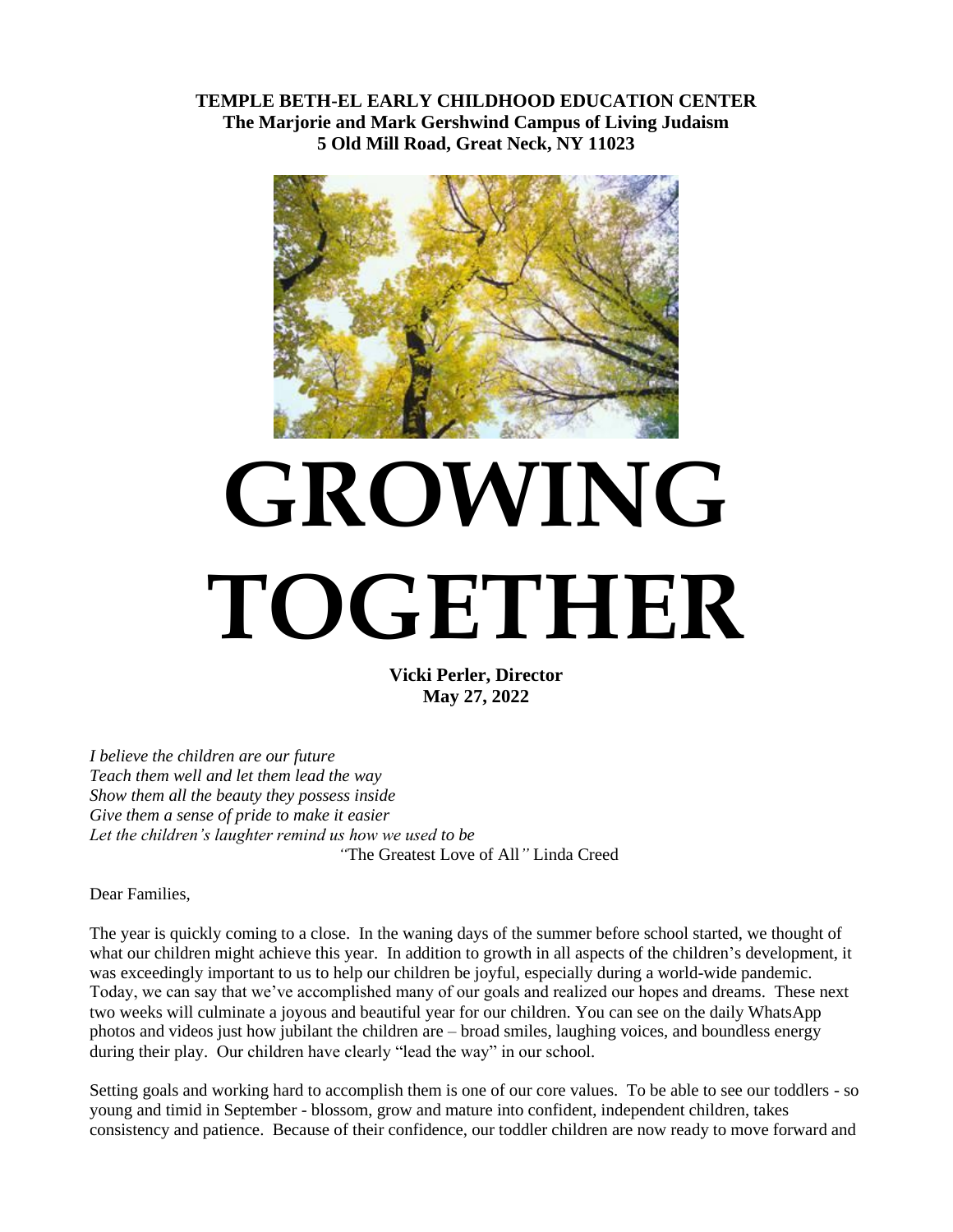continue their journey as independent thinkers in our community of learners. Our Pre-K children exceed the standards set for kindergarten readiness, and they will arrive next year with expert learning skills as well. Our teachers work lovingly, creatively and thoughtfully to inspire kindness, higher-level thinking, creativity, compassion, respect for others, helpfulness, a love of Jewish heritage, literacy, and other important values with each child every day. We have worked tirelessly to maintain and improve our national recognition as a school that models excellence. Our journey is ongoing, and all of our extraordinary teachers work every day to provide children and families with the most meaningful school experience possible.

The high value we place on social-emotional development is evident in our school. The children have a deep love of Judaism and Jewish values, understand empathy for others, and know how to establish and sustain relationships. We are committed to developing and enhancing the emotional literacy skills of your children, for it is a priceless gift to be able to demonstrate resiliency and adaptability for each advancing stage of life. Our ultimate goal is for the children to commit to creating positive and harmonious interactions in the social world in which they live.

Most importantly, though, we recognize that our accomplishments are the direct result of parents, grandparents, childcare providers and teachers who place love and hard work at the forefront of everything we do for the children. All the children in Temple Beth-El Early Childhood Education Center have the opportunity to share their individual unique talents every day and to flourish. And together we have become a beautiful community. As I walk around the school, I can't help but notice how each child has grown, and how we have all worked together this year to bring out the best in every child. The book, Awakening Your Child's Natural Genius, by Thomas Armstrong, talks about the ways in which parents and teachers can bring out the best qualities in children.

- 1. Expose children to a variety of experiences to help identify hidden talents.
- 2. Provide children with time time is essential to learning and discovering interests.
- 3. Allow children the time to grow and learn at their own pace. Don't pressure them with developmentally inappropriate activities or timeframes.
- 4. Provide a sensory-rich environment at home. Have a wide range of open-ended materials available for exploration.
- 5. Provide choices for children to help them learn how to make decisions.
- 6. Praise children for their accomplishments. Don't criticize or judge children. Criticism leads to low selfesteem.
- 7. Give children permission to make mistakes so that they will learn to take risks.
- 8. Provide opportunities for chores and responsibility.
- 9. Help children learn to appreciate their capabilities.
- 10. Accept each child for his/her individuality.

As we continue to help children discover their unique talents, we can be sure that our future will be secure.

## *Shabbat Shalom Vicki*

### **HAPPENINGS & DATES TO REMEMBER**

**Friday May 27 Spread the Light – Take a Photo of Your Child Lighting Shabbat Candles Monday, May 30 Memorial Day – School Closed Tuesday, May 31 Rosh Chodesh Sivan Tuesday, May 31 Pee Wee Pros for 3s and Pre-K**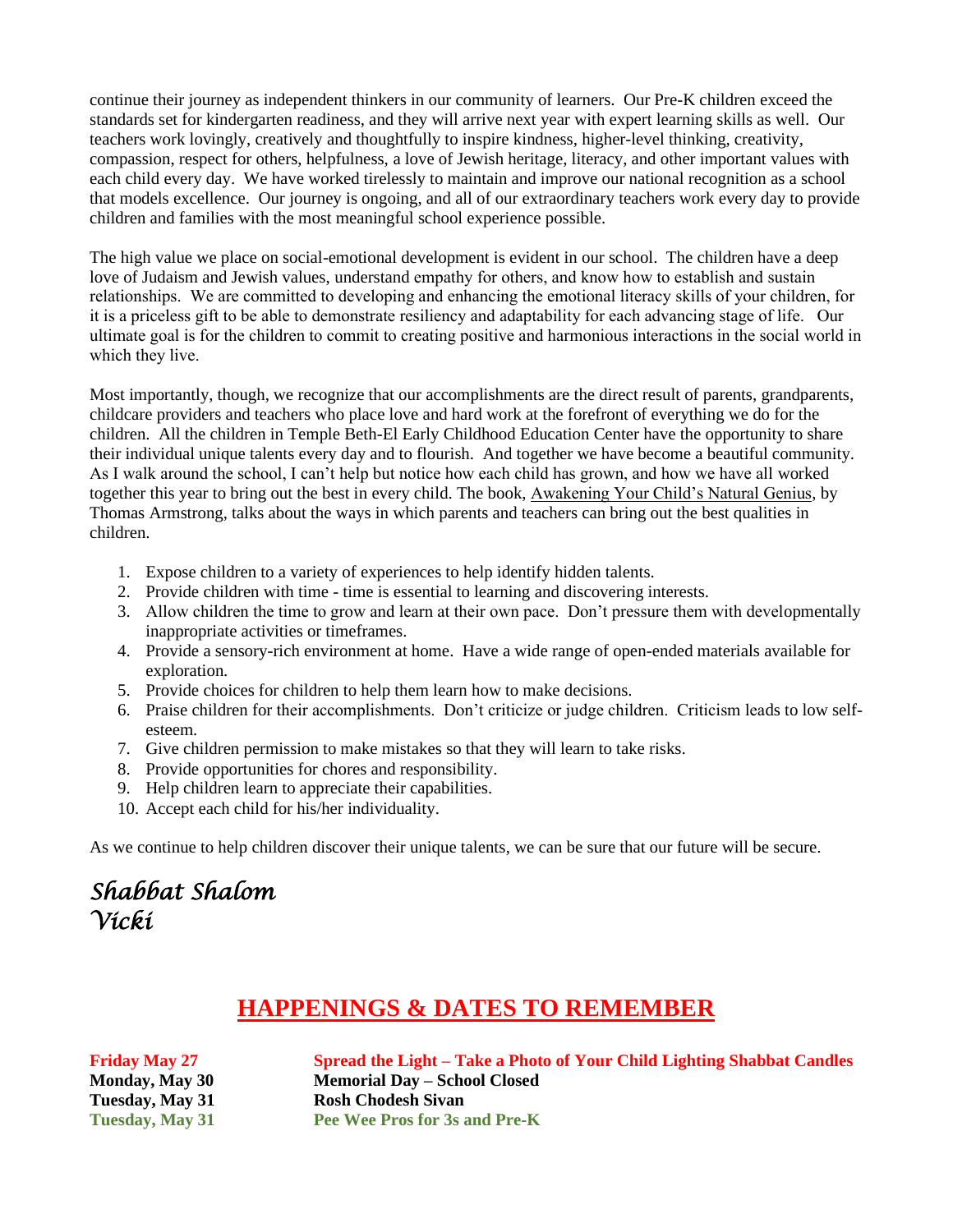**Thursday, June 2 Truck Day – Parking Lot Thursday, June 2 Teacher Recognition Day – School Closes at 12:30 Friday, June 3 Spread the Light – Take a Photo of Your Child Lighting Shabbat Candles Sunday, June 5 Shavuot Wednesday, June 8 Last Day of School – School Closes at 12:00 Thursday, June 9 Pre-K Graduation – 10:30 AM Tuesday, June 14 Flag Day Mon-Fri June 13-24 Pre-Summer Enrichment Wednesday, July 6 Summer Program Begins Friday, August 19 Summer Program Ends Thursday, September 8 First Day of School for 2022-2023**

#### **CONNECTIONS**

**Spread the Light – Take a photo of your child lighting Shabbat Candles on Friday, May 27 or June 3 and send it to your teacher. We will be making a beautiful display of "Spreading the Light." Thank you!**

**Truck Day – Since the pandemic began, we have not been able to have Truck Day, and we're thrilled that the children will be able to experience this fun-filled day again this year. The Temple parking lot will be filled with different types of trucks - fire truck, ambulance, police car, school bus, mail truck, ice cream truck, and more. Many thanks to Morah Cara and her team of teachers for organizing this event. It was a beautiful team effort, and our ECEC teachers are the best! Thank you all.**

**Handprint Tile Fundraiser is Back – Muddworks came to our school yesterday. We are very excited about our wall outside the entrance to the Early Childhood Education Center. This visible space serves as a beautiful way to remember your child's years at Temple Beth-El ECEC by adding an imprint of your child's hand. Your tile dedication helps support the many programs for our children and families. The cost is \$40 per tile. If you did not have a chance to get your child's handprint, Muddworks has graciously offered to create Handprint Tiles for us at their location – 6C Bond Street, Great Neck. Just tell them that you're from Temple Beth-El.**

**Registration for the Summer Program – Our Summer Program is a wonderful way to provide consistency and a seamless flow of the year. We are offering programs for children who are two, three, and four years old. We are excited to offer the opportunity for our students to continue their experiences at Temple Beth-El during the summer. Stress-free transitions are important for young children. If you have any questions, please don't hesitate to call or email me.**

**Registration for 2022-2023 - Don't get closed out of a class for the 2022-2023 school year. If you have any questions about our program for your child for next year, please don't hesitate to call or email me. I'm always happy and proud to provide a tour and talk about our school.** 

**Health and Safety Precautions – Wash your hands!! Hand washing, when done correctly, is the single most effective way to prevent the spread of communicable diseases. Good hand washing technique is easy to learn and can significantly reduce the spread of infectious diseases among both children and adults. The health and safety procedures in the ECEC are very specific as we strive to reduce the spread of infection in our school. Your cooperation is essential and very much appreciated.**

**Dressing for the Outdoors – Please be attentive to the weather every day to ensure that your child is appropriately dressed for outdoor play. Our goal in all weather is to keep the children warm, dry and comfortable. If they are not dressed properly, the class is unable to take advantage of the open air and the many interesting outdoor spaces around the temple building. Boots, raincoats, an extra pair of**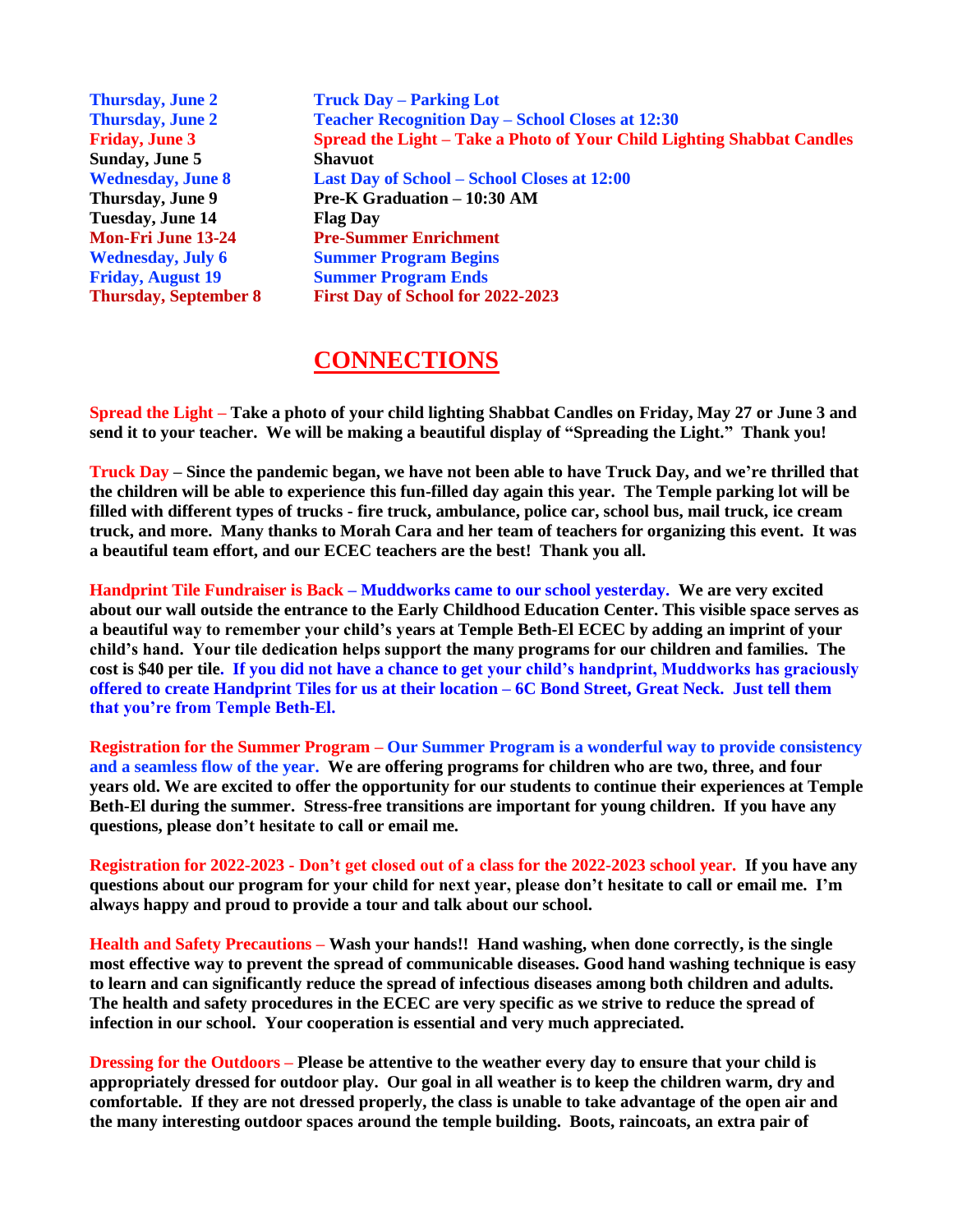**sneakers, two complete changes of clothing (to be left in school), sweaters, hats, mittens, a warm jacket, snow pants and snow boots are necessary. As the weather becomes colder, we will be outdoors when the temperature is above 30 degrees. Please label all children's clothing! Thank you.**

**Nut-Free School – Reminder - We are a Nut-Free and Sesame-Free School. Please do not send food with nuts or sesame seeds in any form. And please do not give any of these foods to your child on school grounds. We have many children with serious food allergies this year. Thank you so much for your cooperation.**

**Hot Lunch Program - The foods children eat and lifestyle habits they learn have a lasting effect on their health. Due to the overwhelming interest of our families to provide nutritious meals for lunch, we offer meat and dairy lunches for all students. As you know, one of the values of our school is to maintain the highest quality of care whenever possible. This value should also be reflected in the foods we eat. Lunch Menu: Monday – Plain pasta, sauce, shredded mozzarella and vegetable**

**Tuesday – Baked chicken fingers and corn Wednesday Pizza and Israeli salad Thursday- Sliders/hamburgers, sweet potato fries and cucumber salad Friday – Pancakes and applesauce**

**Our lunch is provided in individual packages for each child. We also have whole wheat bread and soy butter available to children who have not yet acquired the taste for these new foods. We hope that over time, children will discover and enjoy a variety of foods.**

**Shabbat Sing – Every Friday, I celebrate Shabbat with the toddlers, three-year-olds and Pre-K students. We join together on Friday mornings to experience a beautiful sing-along with me. It is the highlight of my week - every week. I feel very blessed to be able to teach your children beautiful Shabbat melodies. We sing, dance, and work together as a school community to create a joyous Shabbat celebration.** 

**Important ECEC Telephone Information – If you have an important message and cannot reach me or Nancy on the telephone during the day, please ask someone in the main office to find us and relay the message. We hope this system will help you if you are unable to talk to us in person.**

**Contact Information - Please call, email or see me if you have anything you would like to discuss. My email address is [vperler@tbegreatneck.org.](mailto:vperler@tbegreatneck.org) This is usually the best way to reach me.**

**Links to Remember – I invite you to visit the websites connected to the links below. The links relate to information about early childhood education, Jewish life and learning, and helpful hints for parents.**

**[https://www.washingtonpost.com/news/answer-sheet/wp/2015/04/12/report-debunks-earlier-is-better](https://www.washingtonpost.com/news/answer-sheet/wp/2015/04/12/report-debunks-earlier-is-better-academic-instruction-for-young-children/)[academic-instruction-for-young-children/](https://www.washingtonpost.com/news/answer-sheet/wp/2015/04/12/report-debunks-earlier-is-better-academic-instruction-for-young-children/)**

**<https://www.naeyc.org/our-work/families/explore-great-outdoors>**

**<https://www.naeyc.org/resources/pubs/yc/may2019/outdoor-play-is-essential>**

**<https://www.communityplaythings.com/resources/articles/2010/outdoor-play>**

**<http://www.jnf.org/>(Plant a tree in Israel for Yom Ha'Atzmaut)**

**<https://tinyurl.com/yb9uuvtk> (Ideas for Children's Independent Play Experiences Outdoors)**